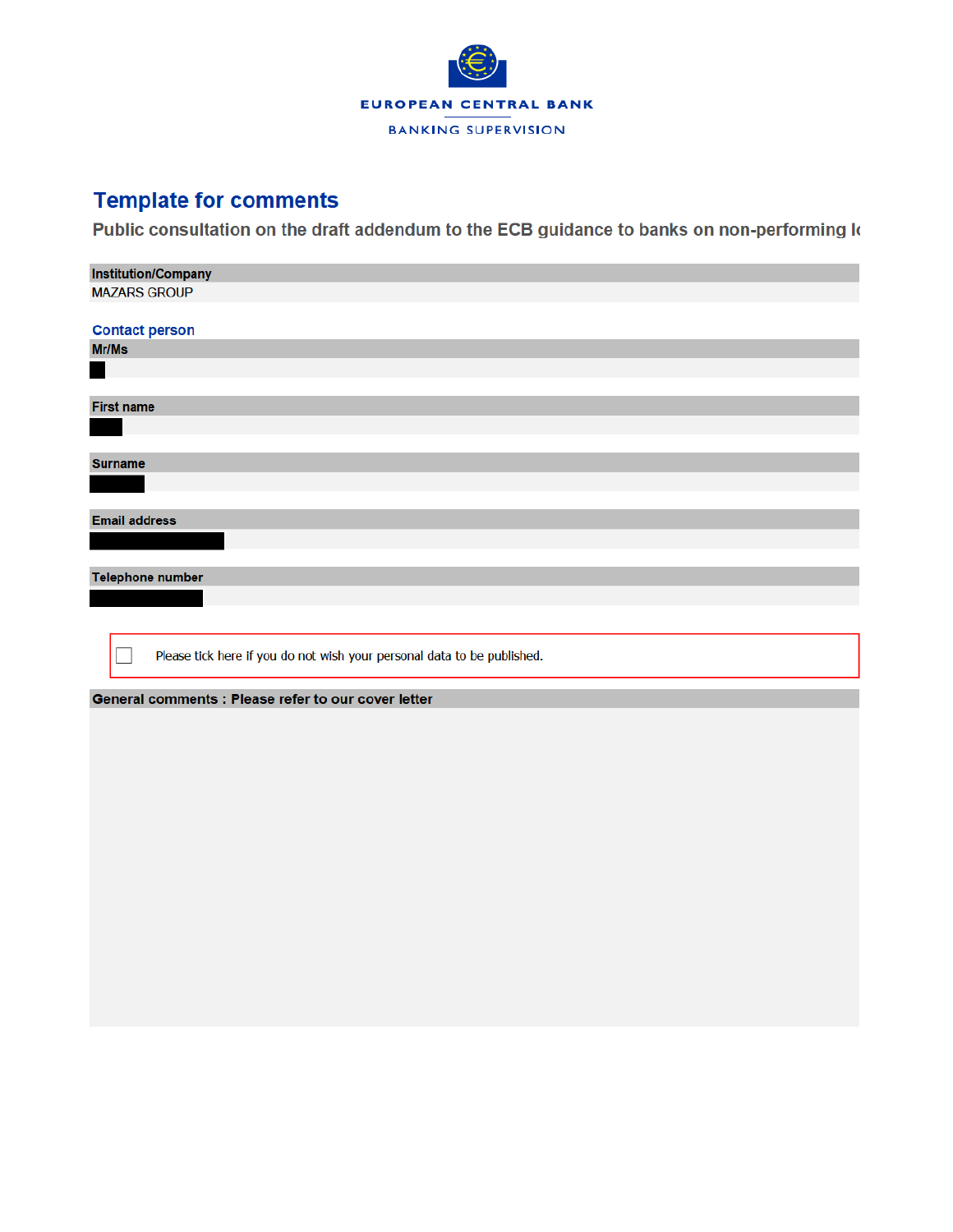## **Template for comments**

**Public consultation on the draft addendum to the ECB guidance to banks on non-performing loans**

**Please enter all your feedback in this list.**

**When entering feedback, please make sure that:** 

 **- each comment deals with a single issue only;**

 **- you indicate the relevant article/chapter/paragraph, where appropriate;**

 **- you indicate whether your comment is a proposed amendment, clarification or deletion.**

**Deadline:**

8 December 2017

| ID | <b>Chapter</b>         | Paragraph | Page | Type of<br>comment | <b>Detailed comment</b>                                                                                            | Concise statement as to why your<br>comment should be taken on board                                                                                                                                                                                                  | Name of<br><b>Icommenter</b> | <b>IPersonal data</b> |
|----|------------------------|-----------|------|--------------------|--------------------------------------------------------------------------------------------------------------------|-----------------------------------------------------------------------------------------------------------------------------------------------------------------------------------------------------------------------------------------------------------------------|------------------------------|-----------------------|
|    | - General<br>Concept   | 2.1       |      | Amendment          | "Finally, the backstops are applicable at a minimum to<br>new NPEs classified as such from January 2018 onward.    | it should be made clear that backstops are<br>applicable only to new NPEs classified as<br>such from January 2018 onward, "at a<br>minimum" should be deleted                                                                                                         |                              | Publish               |
|    | - General<br>Concept   | 2.1       |      | Amendment          | "In line with the NPL Guidance, this addendum applies to<br>all significant banks directly supervised by the ECB " | there is a risk of level playing if only<br>applicable of SI, the SSM should clearly<br>requires NCA to apply similar rules to LSI.<br>Besides, the scope of application should be<br>clarified notably for subisdiaries of SSM<br>banks located outside the eurozone |                              | Publish               |
|    | 2 - General<br>Concept | 2.3       |      | Clarification      | If the applicable accounting treatment is not considered<br>prudent from a supervisory perspective"                | it would be worth that the SSM clarify to<br>what extent it may consider that an<br>accounting treatment is not prudent. In such<br>cases could the SSM clarify that banks will<br>be asked to apply own funds deduction in<br>accordance with CRR article 3?         |                              | Publish               |
|    | - General<br>Concept   | 2.3       |      | Clarification      | and, crucialy, the NPE vintage category."                                                                          | the SSM should explicit the calibration of its<br>backstops since it does not fit current legal<br>proceedings of collateral realisation in some<br>countries                                                                                                         |                              | Publish               |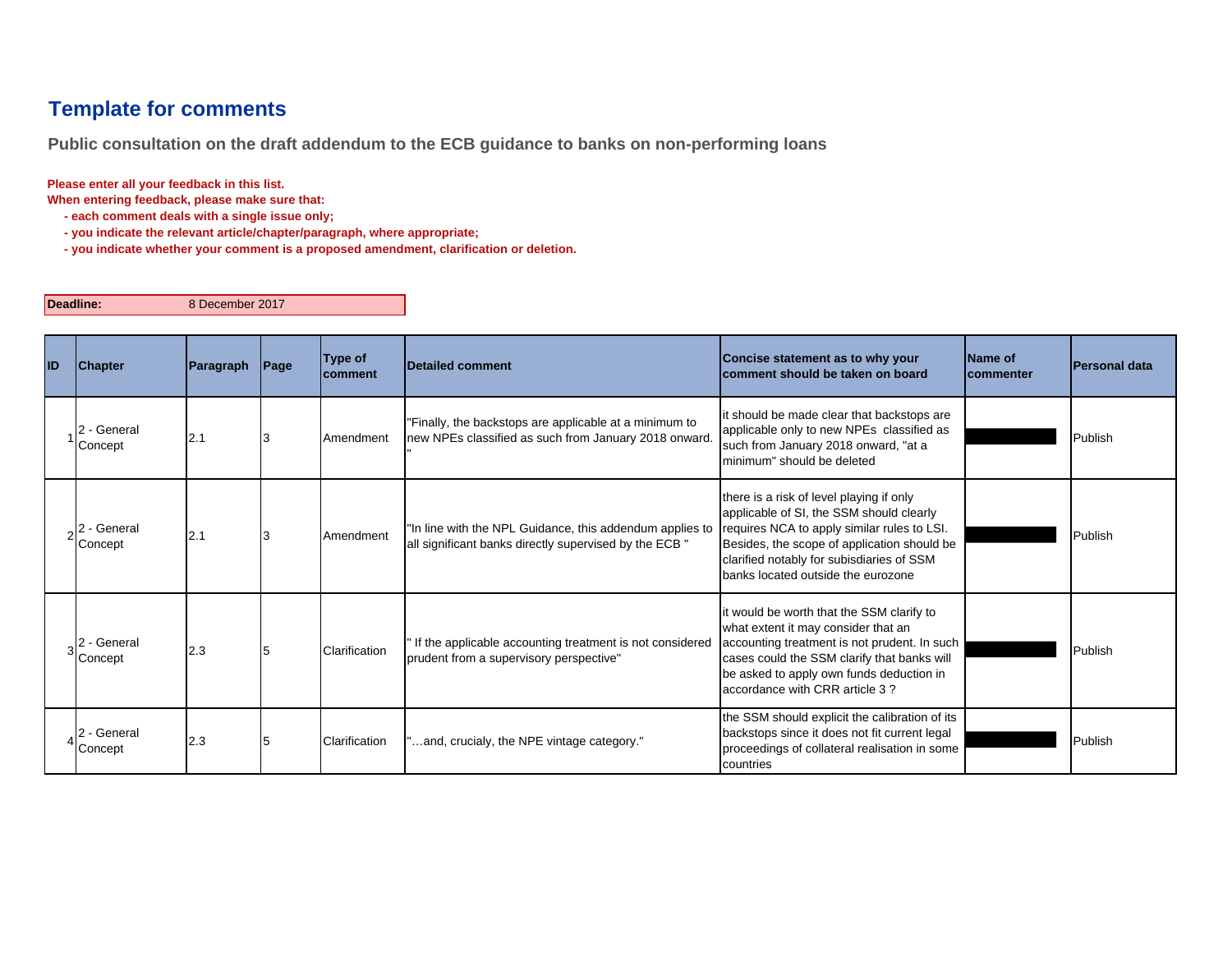| 2 - General<br>Concept                        | 2.3              |    | Clarification | "deviations from the backstops are poss ble[] and on<br>the basis on acceptable evidence[] payments<br>amounting to a significant portion[] the application of<br>backstop is not reasonable in justified circumstances" | could the SSM clarify how it will assess: -<br>that an evidence will be considered as<br>acceptable or not?<br>what a significant portion is (20%? Others<br>which kind of circumstances are<br>envisaged?                                                                                                         | Publish |
|-----------------------------------------------|------------------|----|---------------|--------------------------------------------------------------------------------------------------------------------------------------------------------------------------------------------------------------------------|--------------------------------------------------------------------------------------------------------------------------------------------------------------------------------------------------------------------------------------------------------------------------------------------------------------------|---------|
| 63 - Definitions                              | 3.1              |    | Clarification | "Thus, the vintage count for "unlikely to pay" and "past<br>due" exposures is the same, and for exposures moving<br>from "unlikely to pay" to "past due" the counting<br>continues and is not reset"                     | NPE is related to status of default, which is<br>by the way related to the default materiality<br>threshold and not harmonised so far<br>(common materiality threshold will only<br>apply as of 2021). Until that date could the<br>SSM provide guidance for a common<br>threshold to be used for NPE designation? | Publish |
| 73 - Definitions                              | 3.2              |    | Clarification | This is based on the principle that the prudential regime<br>has to deviate from the accounting treatment if that<br>treatment is not considered prudent"                                                                | same statement as for ID 3                                                                                                                                                                                                                                                                                         | Publish |
| 83 - Definitions                              | 3.2a)            |    | Amendment     | "All types of immovable property collateral"                                                                                                                                                                             | It should be made clear that guarantees<br>that secured residential loans are<br>considered collateral as well, an<br>amendment is desirable to explicit it.                                                                                                                                                       | Publish |
| 93 - Definitions                              | 3.2 <sub>b</sub> |    | Amendment     | "other elig ble collateral[]that fulfil the criteriaof<br>Chapter 4 of the CRR, irrespective of whether an<br>institution uses the standardised approach or the internal<br>ratings-based approach."                     | Article 108(2) of CRR states that institutions<br>may use CRM in accordance with Chapter 3<br>for A-IRB exposures. Hence 3.2b should be<br>amended as follows "Chapter 3 and 4 of<br>the CRR irrespective of whether"                                                                                              | Publish |
| 103 - Definitions                             | 3.3              |    | Clarification | the collateral value should be regularly reviewed"                                                                                                                                                                       | could the SSM clarify what is an appropriate<br>frequency of review from a supervisory<br>perspective (excluding immovable property)                                                                                                                                                                               | Publish |
| 4 - Prudential<br>11 provisioning<br>backstop | 4.1              | 10 | Amendment     | This means that full prudential provisioning is required<br>after seven years"                                                                                                                                           | The SSM is not entrusted to adopt binding<br>regulation for all banks. Accordingly it is not<br>supposed to require full provisioning. An<br>amendment is desirable : replacing required<br>by would be expected.                                                                                                  | Publish |
| 4 - Prudential<br>12 provisioning<br>backstop | 4.1              | 10 | Deletion      | "it is immaterial whether the<br>delays in realising the security were due to reasons<br>beyond the banks control"                                                                                                       | This provision should be removed as it<br>seriously marginalised the concept of risk<br>mitigation                                                                                                                                                                                                                 | Publish |
| 4 - Prudential<br>13 provisioning<br>backstop | 4.2              | 11 | Deletion      | "banks should assume at least a linear path for the<br>backstop"                                                                                                                                                         | There is no valid reason to require banks to<br>apply any prudential backstop linearly for<br>fully secured exposures                                                                                                                                                                                              | Publish |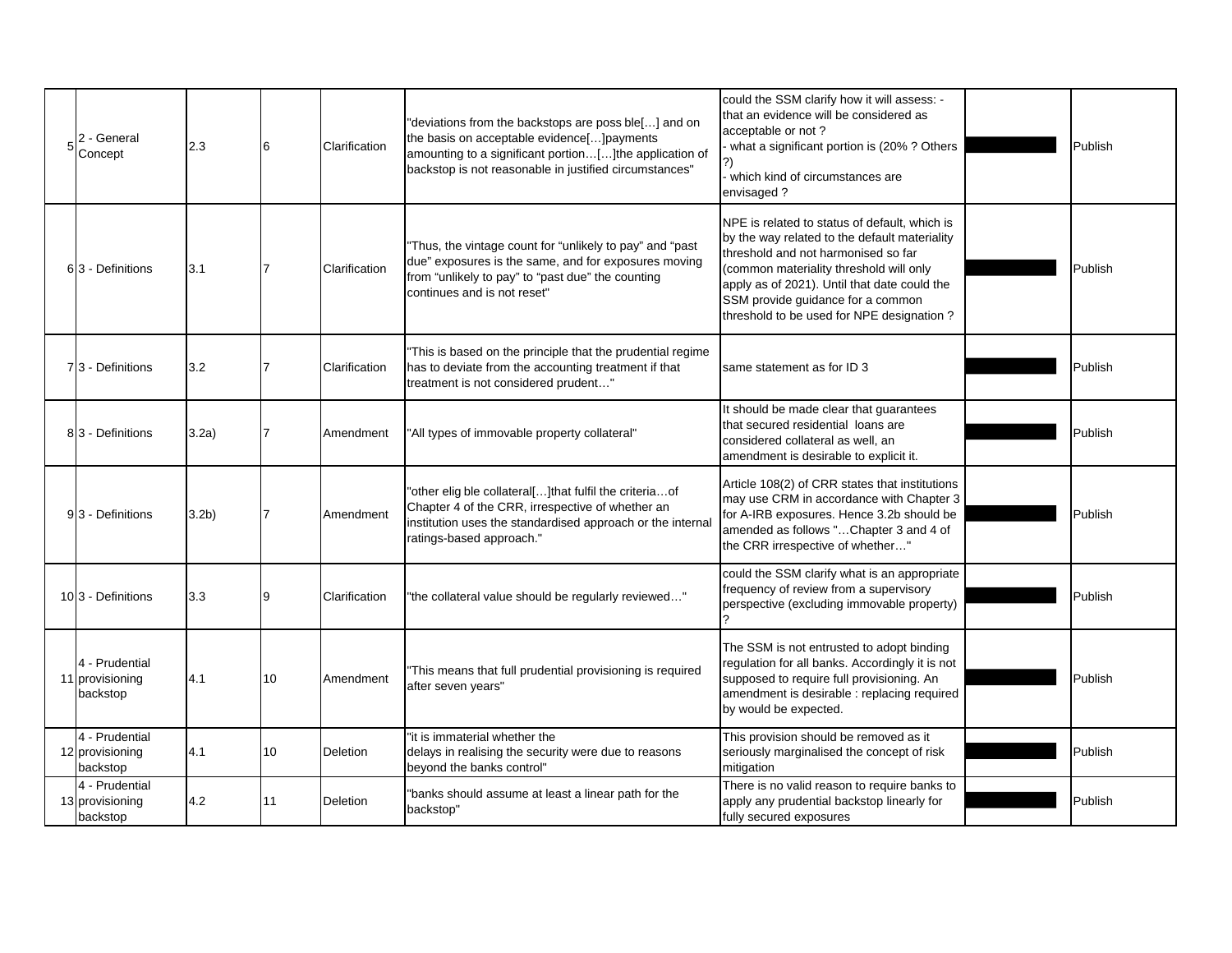| 5 - Related<br>14 supervisory<br>reporting | 12 | Clarification   | with regard to the newly classified NPE after 1 january This provision contradicts paragraph 2.1.<br>2018"                          | See our statement ID 1                                                                                                                                                                                                | Publish |
|--------------------------------------------|----|-----------------|-------------------------------------------------------------------------------------------------------------------------------------|-----------------------------------------------------------------------------------------------------------------------------------------------------------------------------------------------------------------------|---------|
| 5 - Related<br>15 supervisory<br>reporting |    | <b>Deletion</b> | "a public disclosure of NPE coverage by vintage"                                                                                    | Prior to any disclosure requirement, the<br>SSM should carefully assess the risk of<br>potential side effects of undesired disclosure                                                                                 | Publish |
| 5 - Related<br>16 supervisory<br>reporting | 12 | Clarification   | "The JSTs will provide banks with further details<br>regarding this process, and the related templates,<br>sufficiently in advance" | The SSM has to ensure that data will not be<br>redondant with data already required<br>otherwise. Moreoever any templates has to<br>be provided to banks sufficiently in advance<br>in order for them to be prepared. | Publish |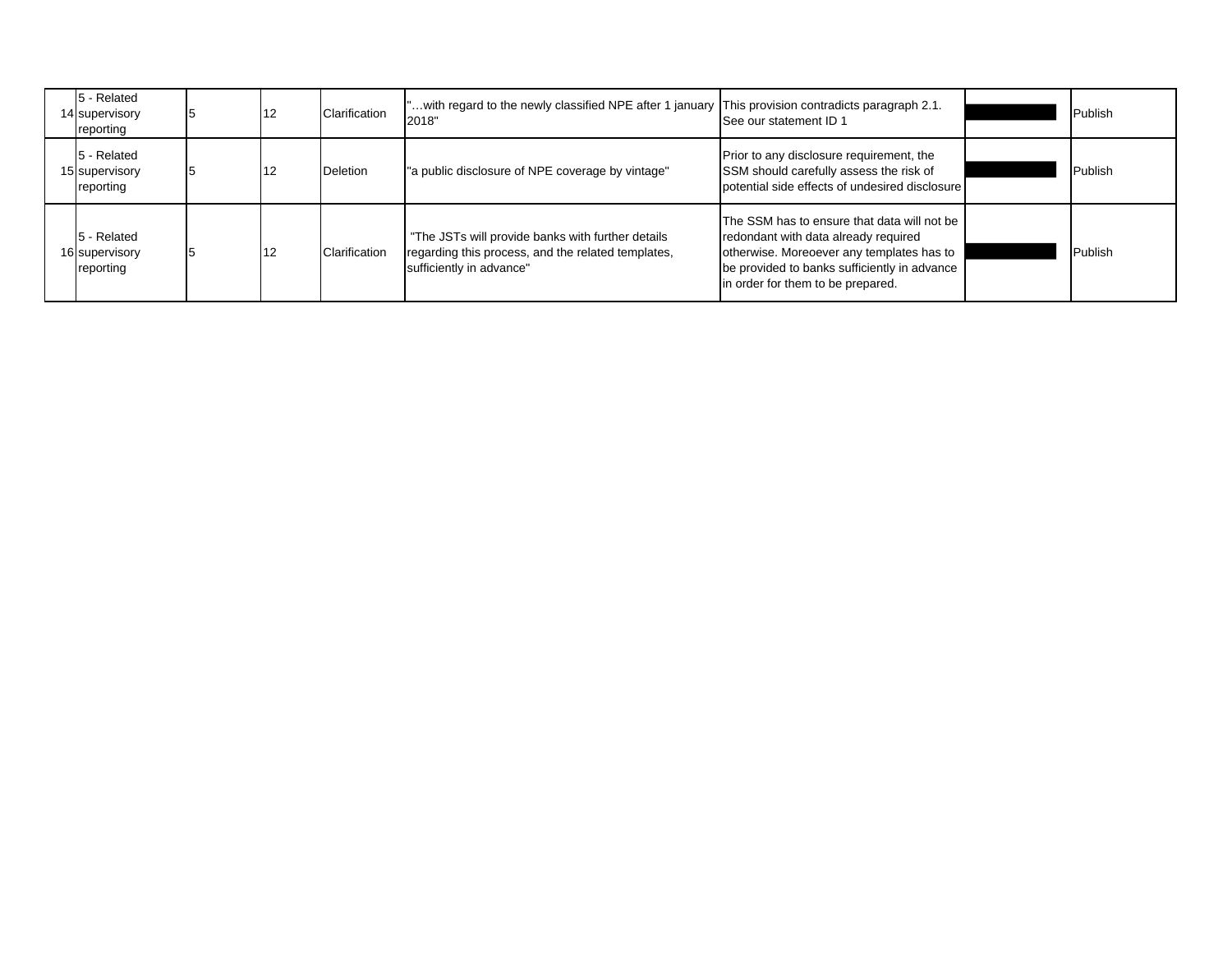

Cover letter - Mazars' response to the European Central Bank (« ECB ») in respect of the public consultation on the draft addendum to the ECB Guidance to banks on non-performing loans (NPLs)

Paris, December 8th 2017

Mazars welcomes the opportunity to comment on the ECB draft addendum to the ECB Guidance on non-performing loans (NPLs) which has been published the 4<sup>th</sup> of October 2017, following the consultation initially made the 12<sup>th</sup> of September 2016.

As per our previous response to the ECB consultation on the draft Guidance on management of NPLs, we reiterate our support to the ECB's initiative to clarify banking supervision expectations going forward, address the NPLs reduction issue and allow the banks to strengthen their balance sheet to refocus on their core businesses.

However, if the purpose of the ECB Guidance published as of March 2017 to encourage banks to have a strong governance and an appropriate NPLs management is relevant, we question the objective of this addendum of setting minimum level of prudential provisioning after many years of vintage, for all banks under the direct ECB's remit. We understand it is not the ECB's intention to issue a binding regulation, yet recent opinions issued by the European Parliament and the Council of the EU state that the ECB does not have the mandate for its bad loan measure. Indeed, as per EU rules, supervisors may only impose binding capital measures on specific banks but not on the entire banking system.

Solving the issue of the high level of NPLs is on the top of the agenda of several regulators, as shown by the issuance of the consultative document by the European Commission on the "statutory prudential backstops addressing insufficient provisioning for newly originated loans that turn nonperforming". We therefore encourage the ECB to limit or avoid any potential areas of redundancy in its draft guidance, against the background of pending decisions of an NPLs Pillar I framework at the EU level. Regulatory uncertainty and the overlap of different regulations ruling the same topic might be not well perceived by the markets and could impair the ability of the banks to properly plan their future actions.

Beyond these general comments regarding the status of this draft addendum to ECB's Guidance on NPLs, we think it may raise other issues, which are listed below.

#### A same level playing field issue in relation to...

...the scope of application since the addendum would only apply to Significant Institutions (SI) which are under the direct supervision of the ECB. If National Competent Authorities (NCA) responsible for the Less Significant Institutions (LSI) decide not to apply the prudential provisioning backstop to them, there might be unintended consequences such that LSIs pile up bad loans and major lenders be deterred to finance economy.



MAZARS SURVEILLANCE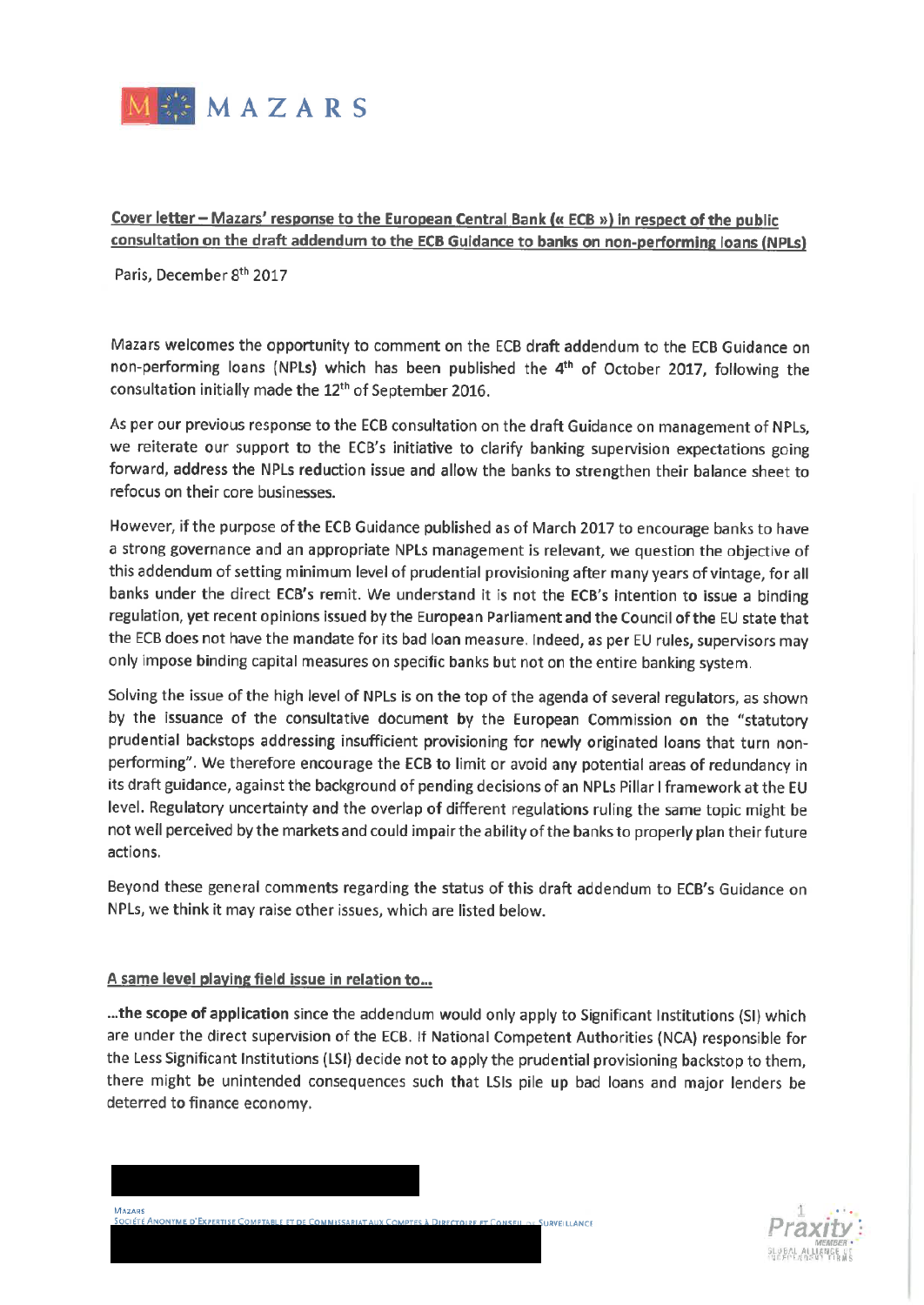

Besides we would welcome further clarification in the draft addendum in relation to scope of application since it is not so clear whether subsidiaries - of significant banks - located outside the SSM area are subject to the addendum and therefore to the prudential provisioning backstop as well.

...the lack of harmonisation of legal insolvency and recovery procedures between EU Member States since each country has its own procedures in terms of insolvency and recovery. Thus, the prudential provisioning backstop may be more penalising for certain countries where legal procedures are structurally longer than for countries where legal framework allow faster procedures and recovery. Due to the lack of homogeneity between countries, would it be an option that:

- The ECB rather considers its backstop as a target and sets up transitional phase for dealing with exceptions;
- or the ECB should ensure that each bank have appropriate loan loss provisioning level resulting from a constructive dialogue with the bank and without imposing the same backstop which would be seen as a minimum requirement level, binding for all banks under ECB's direct supervision

In addition, local risk classifications have not yet been superseded by the harmonised definition of NPE, as this is an "umbrella term". For long lasting legal procedures for credit recovery, what matters in terms of timing of recovery is the point in time where the legal procedure starts, which may or may not be aligned with the timing of "unlikeliness to pay". As such, the starting point for any sort of calendar provisioning should be when the legal procedure starts instead of when the loan is classified as UTP.

#### A calling into question of current prudential regulations and accounting standards

The prudential provisioning backstop may conflict with the legislative provisions currently in force and could alter the existing regulatory framework. It questions the accounting recognition of provisions that reflects the economic reality and may give bad signals to markets or users that accounted provisions are insufficient or insincere, even if compliant with the accounting standards. It could therefore supersede accounting standards, and potentially the new IFRS 9 which will entry into force as of January 2018, and will force banks to be more predictive in terms of loan loss provisioning.

Besides if banks were to decide to sell NPLs portfolios to external investors, they might be in a position of accepting lower prices as time goes by, in connection with an ultimate 100% level of provisioning required after 7 years of vintage. This might also have consequences on collateral, which would not be considered anymore for cost of risk computation even if compliant with CRR current minimum requirement for risk mitigation techniques eligibility. This might divert banks to monitor closely and strengthen their procedures in terms risk mitigation procedures and recovery. Moreover, it would be necessary to clarify the treatment of guarantees, which seem to be missing in the draft addendum.

### Finally the addendum should be more explicit that the ECB will only act within the context of the Pillar II

And more specifically that the ECB will only give guidance to banks on their appropriate level of prudential provisioning, i.e. P2G "Pillar II Guidance", since the P2R "Pillar 2 Requirement" can only be used for capital requirements in relation to risks non-covered by Pillar 1 minimum requirements.